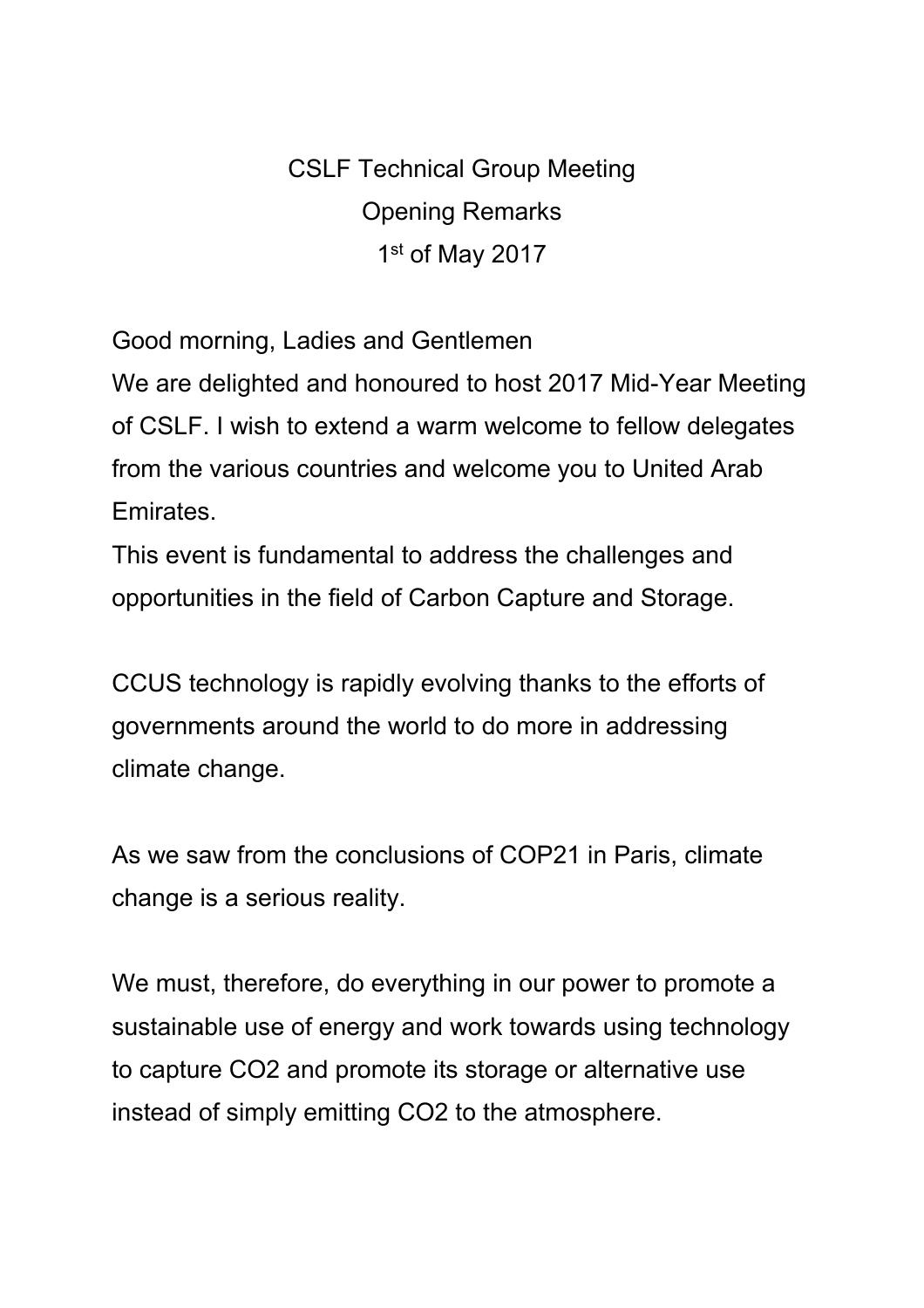The use CCUS technologies to lock in CO2 produced by major producers such as power plants, refineries, or heavy industries has a lot of potential for the UAE.

CCUS delivers a viable route to competitive, low-carbon power and remains one of the few viable options for significant reductions in the emissions of heavy industries.

However, it requires a spirit of innovation, research, and development, as well as human and financial resources.

The UAE has a long history of developing innovation in the energy sector that supports the needs of our growing nation and promotes a more environmentally friendly economy.

The UAE has set the pace for Carbon Capture Utilization and Storage in the MENA region. We were the first to set up a company for developing commercial-scale CCUS projects.

The Al Reyadah project commenced operations in October 2016 and can sequester up to 800,000 tons of CO2 annually. The investment in carbon capture utilization & storage technology is a crucial investment in helping the world mitigate the impacts of climate change.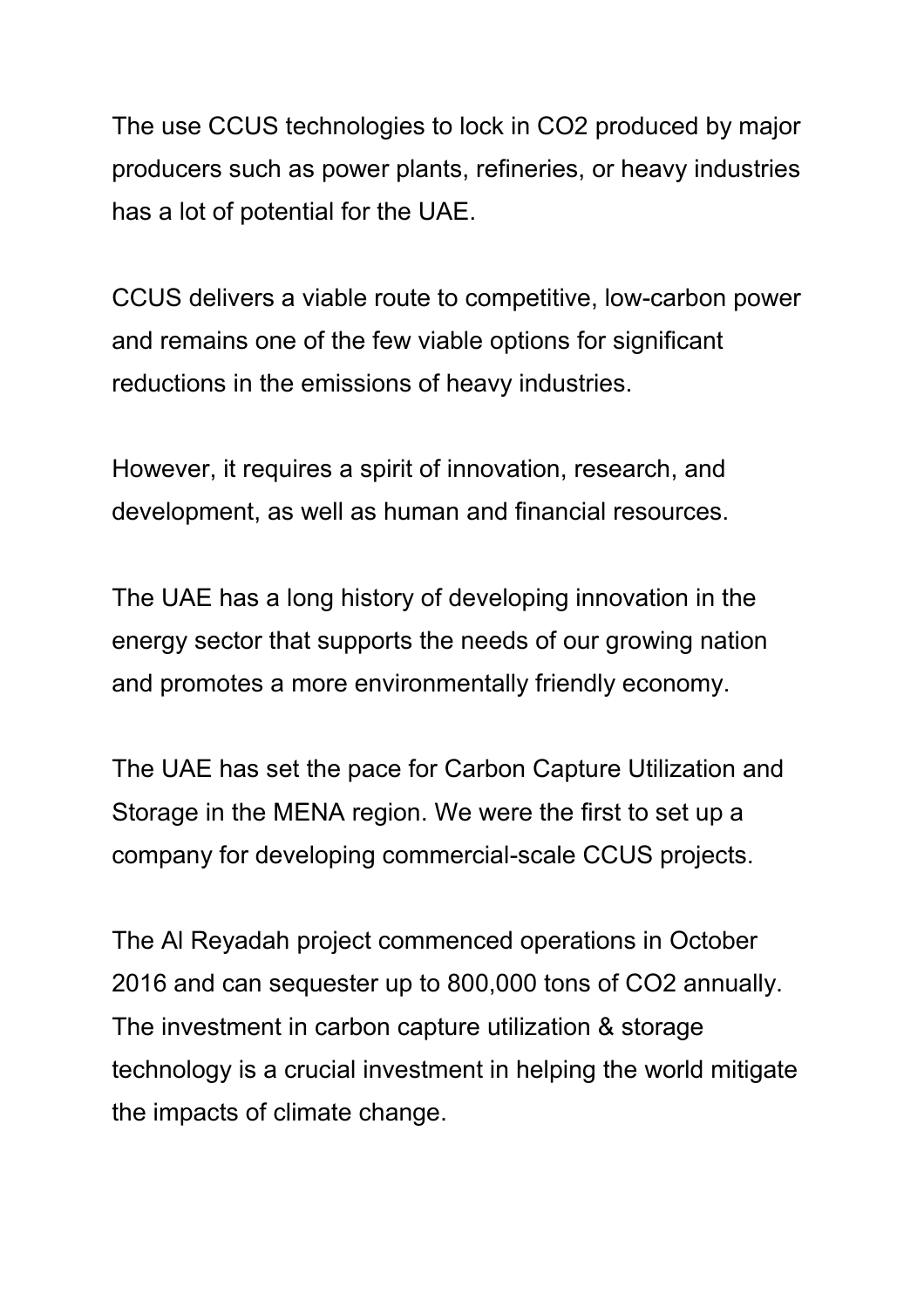The CCUS technology has been around since the 1970s but has seen growing interest only in 2000s. This technology is still at a developing stage in many parts of the world.

However, we believe that the CCUS sector can do more and this is the purpose of this workshop.

The commercial sustainability of any technology is related to a strong business potential. Favorable policymaking and partnerships between the public and private sectors also contribute to promote CCUS investments.

The UAE believes that this is the recipe for successful CCUS projects into the future.

As oil producers, CCS technology has the potential to decarbonize our oil production in an efficient manner.

The possibility for enhanced oil recovery has enabled the mass scale utilization of CCUS which has facilitated the use of this technology in other sectors and for other applications.

CCUS technology is rapidly finding new applications. The UAE believes it is time to begin to explore the opportunities provided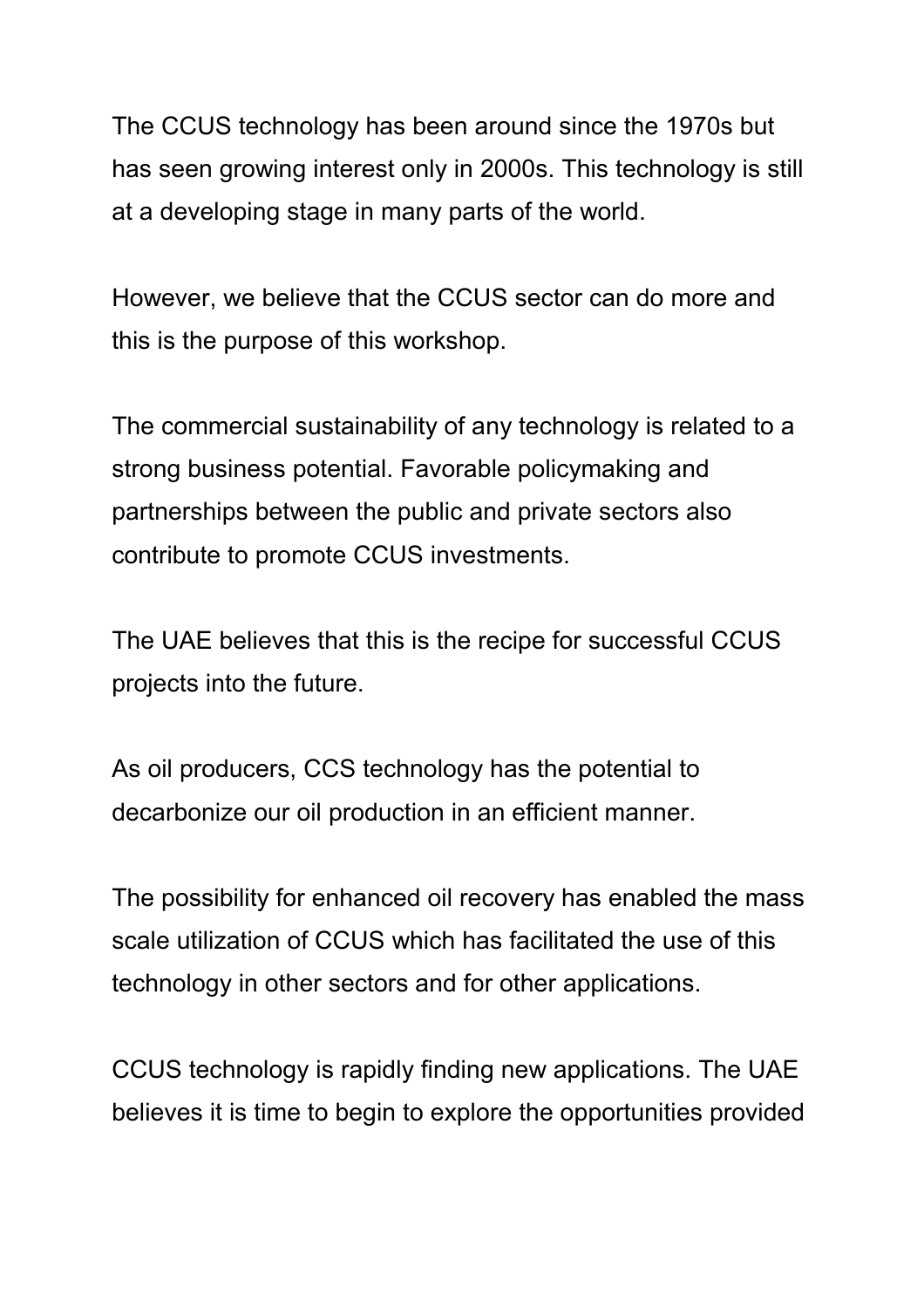by new applications and create the necessary environment for implementing them nationally.

Through forums such as the CSLF, we can create an opportunity to exchange the lessons learned from various players who have been pioneering in this field.

The sessions lined up for today are based on the common interest amongst us member countries to reflect on the challenges we have faced on this journey towards sustainable development and solutions to overcome them.

I am glad to see that we have some of the world's best experts in CCUS technology here today to take this industry further and share the knowledge of what is an industry with great potential.

Globally, carbon capture and storage technologies have a key role to play in realizing an ambitious, climate-friendly future energy scenario and are expected to account for one-sixth of required emissions reductions by 2050.

The Al Reyadah project shows how the UAE is committed to climate action and responsible energy production through private and public sector partnerships. It also reflects the efforts to drive innovation through the implementation of cutting-edge